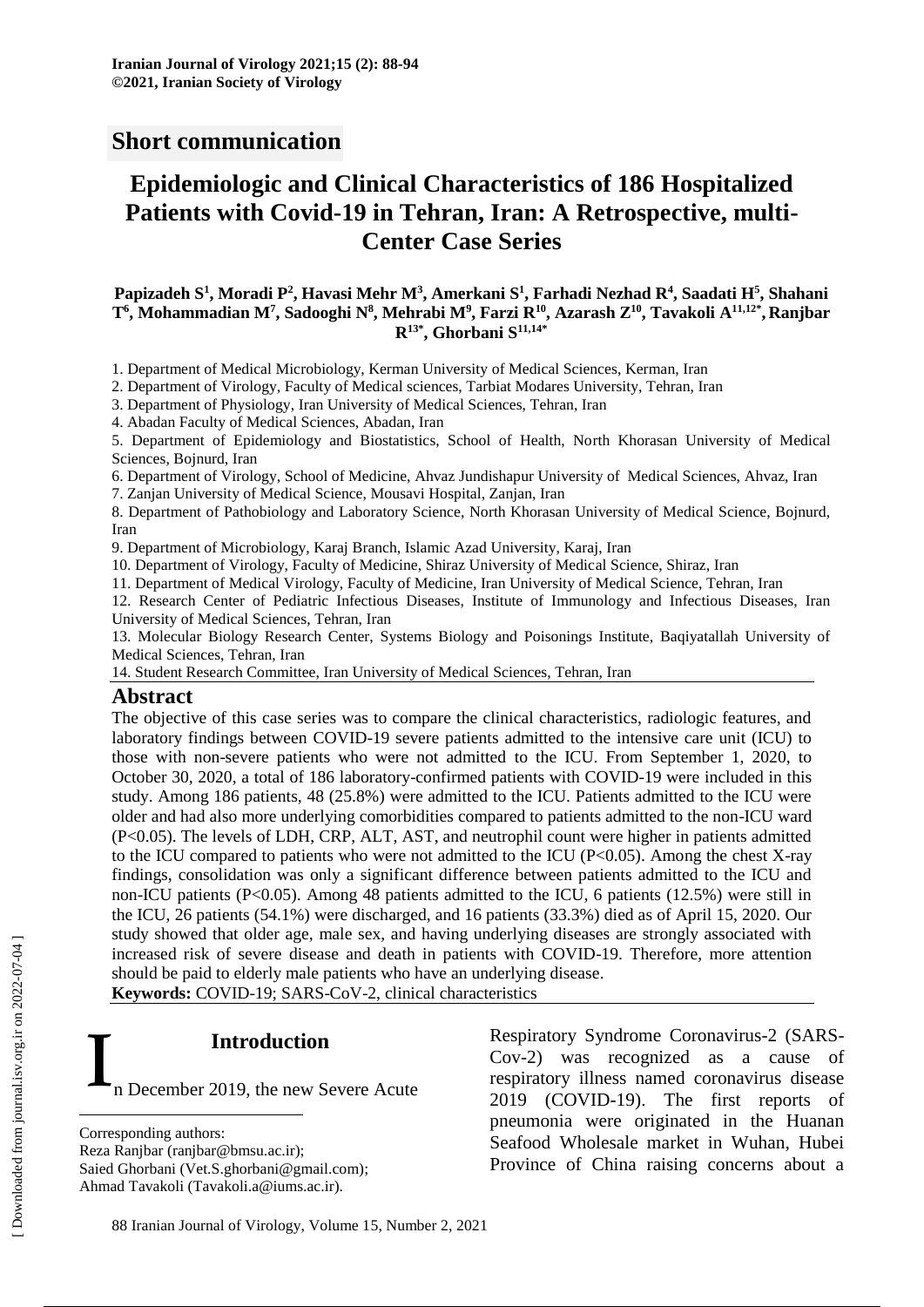zoonotic viral infection (1, 2). Phylogenetic analysis showed that the SARS-Cov-2 belongs to the betacoronavirus genus of the Corornaviridae family (3). Epidemiological studies have shown that the virus is easily transmitted via aerosol, droplets, and infected surfaces (4, 5). The rapid spread and high transmission ability of the SARS-CoV-2 among humans have allowed the disease to become pandemic in a short span of time. According to the last report of the World Health Organization (WHO), published on April 13, 2021, there were 135,057,587 confirmed cases of COVID-19 and 2,919,932 confirmed deaths around the world.

The first studies by Huang et al. on 41 patients and Chen et al. on 99 patients showed close contact and history of travel to endemic areas of the disease were observed in patients (6, 7).

The two studies have been reported that the most common clinical symptoms in these patients are fever, cough, shortness of breath, and fatigue. These studies have also shown radiological findings of pneumonia and lung involvement (8-10). Organ dysfunction such as acute respiratory distress syndrome (ARDS) has been observed in dead patients (7, 11).

Several studies have shown that in most patients, the disease is asymptomatic or associated with mild symptoms, while in older cases, those with underlying disease, and individuals with defective immune systems, the symptoms are more severe and are more likely to result in death (4, 10, 12).

However, information on differences in clinical characteristics between severe and nonsevere cases is relatively limited in some countries including Iran.

The objective of this case series was to describe the clinical characteristics of patients with confirmed COVID-19 infection admitted to major hospitals in Tehran. Moreover, clinical characteristics of severe cases admitted to the intensive care unit (ICU) and non-severe cases who did not admit to the ICU were compared.

# **Methods**

**Study design and participants:** We performed a retrospective, multicenter (three hospitals affiliated to Iran University of Medical Sciences [Firoozgar, Fayyazbakhsh, and Rasoul akram]) study on the epidemiological history, clinical records, laboratory results, chest radiological features, and outcome of 186 laboratory-confirmed patients with COVID-19. All patients were included between September 1, 2020, to October 30, 2020, and were hospitalized. The clinical manifestations, radiographic presentations, and the disease outcomes were recorded up to October 15th, 2020, the final date of follow-up.

**Data collection:** The researchers analyzed the clinical data on epidemiology (history of travel or close contact with confirmed COVID-19 patients), signs and symptoms (fever and cough), underlying disease (hypertension and diabetes), laboratory finding, the radiological manifestation, and outcomes (discharged, death or in hospital). Data were retrospectively obtained from electronic medical records. The real-time reverse transcriptase polymerasechain-reaction (RT-PCR) test was performed using nasal and pharyngeal swab specimens. Laboratory parameters including white blood cell (WBC) count, neutrophil count, lymphocyte count, albumin, platelet, hemoglobin, Creactive protein (CRP), alanine aminotransferase (ALT), aspartate aminotransferase (AST), and lactate dehydrogenase (LDH) were evaluated. Additionally, computed tomography (CT) was used as a diagnostic technique to assess lung involvement.

**Statistical analysis:** Demographic and clinical characteristics as categorical variables were presented as numbers and percentages, while continuous variables were presented as medians and interquartile ranges (IQR).

Intergroup differences in the characteristics were tested by using Pearson's  $\gamma$ 2 test or Fisher's exact test for categorical variables, and by using the Ranksum test for continuous variables with the non-parametric distribution. All analyses were conducted using Stata version 13.1 (StataCorp, College Station, TX, USA).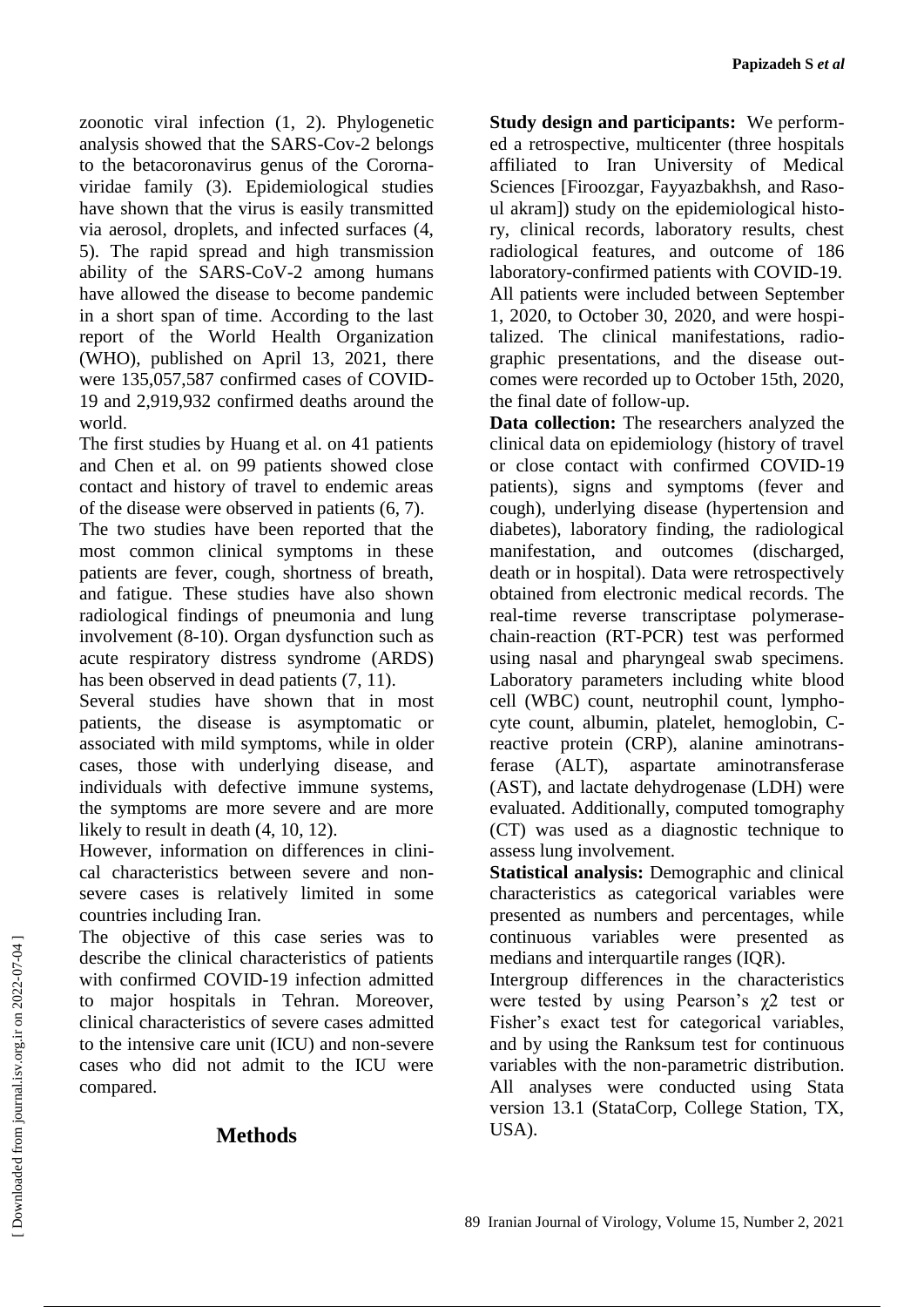#### **Epidemiologic and Clinical Characteristics of Hospitalized Patients with Covid-19 in Tehran**

| <b>Non-ICU</b> (138)<br><b>Total (186)</b><br>ICU(48)<br>p-value<br>$42(30-52)$<br>$\sqrt{0.0001}$<br>$47(33-62)$<br>$62.5(44-75)$<br>Age, median (IQR)<br>98 (52.63)<br>34 (70.8)<br>64 (46.38)<br>0.001<br>Sex/male<br><b>Contact history</b><br>Travel history/contact<br>130 (69.8)<br>97 (70.2)<br>0.84<br>33 (68.7)<br>with patients<br>Healthcare worker<br>40(21.5)<br>7(14.5)<br>33 (23.9)<br>0.175<br><b>Comorbidities</b><br>Hypertension<br>30(21.7)<br>54(29.0)<br>< 0.0001<br>24 (50.0)<br><b>Diabetes</b><br>34(18.2)<br>8(16.6)<br>26(18.8)<br>0.737<br>2(4.1)<br>0.520<br>Malignancy<br>13(6.9)<br>11(7.9)<br>Respiratory disease<br>43 (23.1)<br>22(45.8)<br>21(15.2)<br>< 0.001<br>Chronic kidney<br>2(4.1)<br>0(0)<br>0.066<br>2(1.0)<br>disease<br>Chronic liver disease<br>0.666<br>10(5.3)<br>2(4.1)<br>8(5.8)<br>0.240<br>9(4.8)<br>4(8.3)<br>5(3.6)<br>Current smoker<br>21(15.2)<br><b>ARDS</b><br>43(23.1)<br>22(45.8)<br>< 0.001<br><b>Sign and symptom</b><br>Shortness of breath<br>121(12.3)<br>0.447<br>161 (86.5)<br>40(83.3)<br>Fever<br>95 (51.0)<br>27(56.2)<br>68 (19.2)<br>0.405<br>Cough<br>123(66.1)<br>98 (71.0)<br>25(52.0)<br>0.017<br>Fatigue<br>116(62.3)<br>36(75)<br>80 (57.9)<br>0.036<br>Chest pain<br>111 (59.6)<br>79 (57.2)<br>0.252<br>32(66.6)<br>66 (35.4)<br>22(45.8)<br>44 (31.8)<br>Bone pain<br>0.082<br>$\overline{\text{Child}}$<br>61(32.8)<br>0.328<br>13 (27.0)<br>48 (34.7)<br>52 (37.6)<br>Nose capping<br>63 (33.8)<br>11(22.9)<br>0.063<br>Loss of sense of smell<br>44 (23.6)<br>23 (47.9)<br>21(15.2)<br>< 0.0001<br>138 (74.1)<br>108 (78.2)<br>Myalgia<br>30(62.5)<br>0.032<br>Sputum production<br>25(13.4)<br>7(14.5)<br>18 (13.0)<br>0.80<br>Diarrhea<br>17(9.1)<br>10(7.2)<br>7(14.5)<br>0.149<br>26(18.8)<br>Confused<br>44 (23.6)<br>0.009<br>18 (37.5)<br>Nausea and vomiting<br>35(18.8)<br>10(20.8)<br>25(18.1)<br>0.678<br>Headache<br>23 (47.9)<br>50(36.2)<br>0.153<br>73 (39.2)<br>Runny nose<br>0.040<br>61(32.8)<br>10(20.8)<br>51 (36.9)<br><b>Outcome</b><br>Hospitalized<br>33 (17.8)<br>6(12.5)<br>27(19.7)<br>0.017 | Table 1. Demographics, baseline characteristics, underlying medical conditions, and clinical |                                               |  |  |  |  |  |
|-----------------------------------------------------------------------------------------------------------------------------------------------------------------------------------------------------------------------------------------------------------------------------------------------------------------------------------------------------------------------------------------------------------------------------------------------------------------------------------------------------------------------------------------------------------------------------------------------------------------------------------------------------------------------------------------------------------------------------------------------------------------------------------------------------------------------------------------------------------------------------------------------------------------------------------------------------------------------------------------------------------------------------------------------------------------------------------------------------------------------------------------------------------------------------------------------------------------------------------------------------------------------------------------------------------------------------------------------------------------------------------------------------------------------------------------------------------------------------------------------------------------------------------------------------------------------------------------------------------------------------------------------------------------------------------------------------------------------------------------------------------------------------------------------------------------------------------------------------------------------------------------------------------------------------------------------------------------------------------------------------------------------------------------------------------------------------------------------------------------|----------------------------------------------------------------------------------------------|-----------------------------------------------|--|--|--|--|--|
|                                                                                                                                                                                                                                                                                                                                                                                                                                                                                                                                                                                                                                                                                                                                                                                                                                                                                                                                                                                                                                                                                                                                                                                                                                                                                                                                                                                                                                                                                                                                                                                                                                                                                                                                                                                                                                                                                                                                                                                                                                                                                                                 |                                                                                              | outcomes of patients with confirmed COVID-19. |  |  |  |  |  |
|                                                                                                                                                                                                                                                                                                                                                                                                                                                                                                                                                                                                                                                                                                                                                                                                                                                                                                                                                                                                                                                                                                                                                                                                                                                                                                                                                                                                                                                                                                                                                                                                                                                                                                                                                                                                                                                                                                                                                                                                                                                                                                                 |                                                                                              |                                               |  |  |  |  |  |
|                                                                                                                                                                                                                                                                                                                                                                                                                                                                                                                                                                                                                                                                                                                                                                                                                                                                                                                                                                                                                                                                                                                                                                                                                                                                                                                                                                                                                                                                                                                                                                                                                                                                                                                                                                                                                                                                                                                                                                                                                                                                                                                 |                                                                                              |                                               |  |  |  |  |  |
|                                                                                                                                                                                                                                                                                                                                                                                                                                                                                                                                                                                                                                                                                                                                                                                                                                                                                                                                                                                                                                                                                                                                                                                                                                                                                                                                                                                                                                                                                                                                                                                                                                                                                                                                                                                                                                                                                                                                                                                                                                                                                                                 |                                                                                              |                                               |  |  |  |  |  |
|                                                                                                                                                                                                                                                                                                                                                                                                                                                                                                                                                                                                                                                                                                                                                                                                                                                                                                                                                                                                                                                                                                                                                                                                                                                                                                                                                                                                                                                                                                                                                                                                                                                                                                                                                                                                                                                                                                                                                                                                                                                                                                                 |                                                                                              |                                               |  |  |  |  |  |
|                                                                                                                                                                                                                                                                                                                                                                                                                                                                                                                                                                                                                                                                                                                                                                                                                                                                                                                                                                                                                                                                                                                                                                                                                                                                                                                                                                                                                                                                                                                                                                                                                                                                                                                                                                                                                                                                                                                                                                                                                                                                                                                 |                                                                                              |                                               |  |  |  |  |  |
|                                                                                                                                                                                                                                                                                                                                                                                                                                                                                                                                                                                                                                                                                                                                                                                                                                                                                                                                                                                                                                                                                                                                                                                                                                                                                                                                                                                                                                                                                                                                                                                                                                                                                                                                                                                                                                                                                                                                                                                                                                                                                                                 |                                                                                              |                                               |  |  |  |  |  |
|                                                                                                                                                                                                                                                                                                                                                                                                                                                                                                                                                                                                                                                                                                                                                                                                                                                                                                                                                                                                                                                                                                                                                                                                                                                                                                                                                                                                                                                                                                                                                                                                                                                                                                                                                                                                                                                                                                                                                                                                                                                                                                                 |                                                                                              |                                               |  |  |  |  |  |
|                                                                                                                                                                                                                                                                                                                                                                                                                                                                                                                                                                                                                                                                                                                                                                                                                                                                                                                                                                                                                                                                                                                                                                                                                                                                                                                                                                                                                                                                                                                                                                                                                                                                                                                                                                                                                                                                                                                                                                                                                                                                                                                 |                                                                                              |                                               |  |  |  |  |  |
|                                                                                                                                                                                                                                                                                                                                                                                                                                                                                                                                                                                                                                                                                                                                                                                                                                                                                                                                                                                                                                                                                                                                                                                                                                                                                                                                                                                                                                                                                                                                                                                                                                                                                                                                                                                                                                                                                                                                                                                                                                                                                                                 |                                                                                              |                                               |  |  |  |  |  |
|                                                                                                                                                                                                                                                                                                                                                                                                                                                                                                                                                                                                                                                                                                                                                                                                                                                                                                                                                                                                                                                                                                                                                                                                                                                                                                                                                                                                                                                                                                                                                                                                                                                                                                                                                                                                                                                                                                                                                                                                                                                                                                                 |                                                                                              |                                               |  |  |  |  |  |
|                                                                                                                                                                                                                                                                                                                                                                                                                                                                                                                                                                                                                                                                                                                                                                                                                                                                                                                                                                                                                                                                                                                                                                                                                                                                                                                                                                                                                                                                                                                                                                                                                                                                                                                                                                                                                                                                                                                                                                                                                                                                                                                 |                                                                                              |                                               |  |  |  |  |  |
|                                                                                                                                                                                                                                                                                                                                                                                                                                                                                                                                                                                                                                                                                                                                                                                                                                                                                                                                                                                                                                                                                                                                                                                                                                                                                                                                                                                                                                                                                                                                                                                                                                                                                                                                                                                                                                                                                                                                                                                                                                                                                                                 |                                                                                              |                                               |  |  |  |  |  |
|                                                                                                                                                                                                                                                                                                                                                                                                                                                                                                                                                                                                                                                                                                                                                                                                                                                                                                                                                                                                                                                                                                                                                                                                                                                                                                                                                                                                                                                                                                                                                                                                                                                                                                                                                                                                                                                                                                                                                                                                                                                                                                                 |                                                                                              |                                               |  |  |  |  |  |
|                                                                                                                                                                                                                                                                                                                                                                                                                                                                                                                                                                                                                                                                                                                                                                                                                                                                                                                                                                                                                                                                                                                                                                                                                                                                                                                                                                                                                                                                                                                                                                                                                                                                                                                                                                                                                                                                                                                                                                                                                                                                                                                 |                                                                                              |                                               |  |  |  |  |  |
|                                                                                                                                                                                                                                                                                                                                                                                                                                                                                                                                                                                                                                                                                                                                                                                                                                                                                                                                                                                                                                                                                                                                                                                                                                                                                                                                                                                                                                                                                                                                                                                                                                                                                                                                                                                                                                                                                                                                                                                                                                                                                                                 |                                                                                              |                                               |  |  |  |  |  |
|                                                                                                                                                                                                                                                                                                                                                                                                                                                                                                                                                                                                                                                                                                                                                                                                                                                                                                                                                                                                                                                                                                                                                                                                                                                                                                                                                                                                                                                                                                                                                                                                                                                                                                                                                                                                                                                                                                                                                                                                                                                                                                                 |                                                                                              |                                               |  |  |  |  |  |
|                                                                                                                                                                                                                                                                                                                                                                                                                                                                                                                                                                                                                                                                                                                                                                                                                                                                                                                                                                                                                                                                                                                                                                                                                                                                                                                                                                                                                                                                                                                                                                                                                                                                                                                                                                                                                                                                                                                                                                                                                                                                                                                 |                                                                                              |                                               |  |  |  |  |  |
|                                                                                                                                                                                                                                                                                                                                                                                                                                                                                                                                                                                                                                                                                                                                                                                                                                                                                                                                                                                                                                                                                                                                                                                                                                                                                                                                                                                                                                                                                                                                                                                                                                                                                                                                                                                                                                                                                                                                                                                                                                                                                                                 |                                                                                              |                                               |  |  |  |  |  |
|                                                                                                                                                                                                                                                                                                                                                                                                                                                                                                                                                                                                                                                                                                                                                                                                                                                                                                                                                                                                                                                                                                                                                                                                                                                                                                                                                                                                                                                                                                                                                                                                                                                                                                                                                                                                                                                                                                                                                                                                                                                                                                                 |                                                                                              |                                               |  |  |  |  |  |
|                                                                                                                                                                                                                                                                                                                                                                                                                                                                                                                                                                                                                                                                                                                                                                                                                                                                                                                                                                                                                                                                                                                                                                                                                                                                                                                                                                                                                                                                                                                                                                                                                                                                                                                                                                                                                                                                                                                                                                                                                                                                                                                 |                                                                                              |                                               |  |  |  |  |  |
|                                                                                                                                                                                                                                                                                                                                                                                                                                                                                                                                                                                                                                                                                                                                                                                                                                                                                                                                                                                                                                                                                                                                                                                                                                                                                                                                                                                                                                                                                                                                                                                                                                                                                                                                                                                                                                                                                                                                                                                                                                                                                                                 |                                                                                              |                                               |  |  |  |  |  |
|                                                                                                                                                                                                                                                                                                                                                                                                                                                                                                                                                                                                                                                                                                                                                                                                                                                                                                                                                                                                                                                                                                                                                                                                                                                                                                                                                                                                                                                                                                                                                                                                                                                                                                                                                                                                                                                                                                                                                                                                                                                                                                                 |                                                                                              |                                               |  |  |  |  |  |
|                                                                                                                                                                                                                                                                                                                                                                                                                                                                                                                                                                                                                                                                                                                                                                                                                                                                                                                                                                                                                                                                                                                                                                                                                                                                                                                                                                                                                                                                                                                                                                                                                                                                                                                                                                                                                                                                                                                                                                                                                                                                                                                 |                                                                                              |                                               |  |  |  |  |  |
|                                                                                                                                                                                                                                                                                                                                                                                                                                                                                                                                                                                                                                                                                                                                                                                                                                                                                                                                                                                                                                                                                                                                                                                                                                                                                                                                                                                                                                                                                                                                                                                                                                                                                                                                                                                                                                                                                                                                                                                                                                                                                                                 |                                                                                              |                                               |  |  |  |  |  |
|                                                                                                                                                                                                                                                                                                                                                                                                                                                                                                                                                                                                                                                                                                                                                                                                                                                                                                                                                                                                                                                                                                                                                                                                                                                                                                                                                                                                                                                                                                                                                                                                                                                                                                                                                                                                                                                                                                                                                                                                                                                                                                                 |                                                                                              |                                               |  |  |  |  |  |
|                                                                                                                                                                                                                                                                                                                                                                                                                                                                                                                                                                                                                                                                                                                                                                                                                                                                                                                                                                                                                                                                                                                                                                                                                                                                                                                                                                                                                                                                                                                                                                                                                                                                                                                                                                                                                                                                                                                                                                                                                                                                                                                 |                                                                                              |                                               |  |  |  |  |  |
|                                                                                                                                                                                                                                                                                                                                                                                                                                                                                                                                                                                                                                                                                                                                                                                                                                                                                                                                                                                                                                                                                                                                                                                                                                                                                                                                                                                                                                                                                                                                                                                                                                                                                                                                                                                                                                                                                                                                                                                                                                                                                                                 |                                                                                              |                                               |  |  |  |  |  |
|                                                                                                                                                                                                                                                                                                                                                                                                                                                                                                                                                                                                                                                                                                                                                                                                                                                                                                                                                                                                                                                                                                                                                                                                                                                                                                                                                                                                                                                                                                                                                                                                                                                                                                                                                                                                                                                                                                                                                                                                                                                                                                                 |                                                                                              |                                               |  |  |  |  |  |
|                                                                                                                                                                                                                                                                                                                                                                                                                                                                                                                                                                                                                                                                                                                                                                                                                                                                                                                                                                                                                                                                                                                                                                                                                                                                                                                                                                                                                                                                                                                                                                                                                                                                                                                                                                                                                                                                                                                                                                                                                                                                                                                 |                                                                                              |                                               |  |  |  |  |  |
|                                                                                                                                                                                                                                                                                                                                                                                                                                                                                                                                                                                                                                                                                                                                                                                                                                                                                                                                                                                                                                                                                                                                                                                                                                                                                                                                                                                                                                                                                                                                                                                                                                                                                                                                                                                                                                                                                                                                                                                                                                                                                                                 |                                                                                              |                                               |  |  |  |  |  |
|                                                                                                                                                                                                                                                                                                                                                                                                                                                                                                                                                                                                                                                                                                                                                                                                                                                                                                                                                                                                                                                                                                                                                                                                                                                                                                                                                                                                                                                                                                                                                                                                                                                                                                                                                                                                                                                                                                                                                                                                                                                                                                                 |                                                                                              |                                               |  |  |  |  |  |
|                                                                                                                                                                                                                                                                                                                                                                                                                                                                                                                                                                                                                                                                                                                                                                                                                                                                                                                                                                                                                                                                                                                                                                                                                                                                                                                                                                                                                                                                                                                                                                                                                                                                                                                                                                                                                                                                                                                                                                                                                                                                                                                 |                                                                                              |                                               |  |  |  |  |  |
|                                                                                                                                                                                                                                                                                                                                                                                                                                                                                                                                                                                                                                                                                                                                                                                                                                                                                                                                                                                                                                                                                                                                                                                                                                                                                                                                                                                                                                                                                                                                                                                                                                                                                                                                                                                                                                                                                                                                                                                                                                                                                                                 |                                                                                              |                                               |  |  |  |  |  |
|                                                                                                                                                                                                                                                                                                                                                                                                                                                                                                                                                                                                                                                                                                                                                                                                                                                                                                                                                                                                                                                                                                                                                                                                                                                                                                                                                                                                                                                                                                                                                                                                                                                                                                                                                                                                                                                                                                                                                                                                                                                                                                                 |                                                                                              |                                               |  |  |  |  |  |
|                                                                                                                                                                                                                                                                                                                                                                                                                                                                                                                                                                                                                                                                                                                                                                                                                                                                                                                                                                                                                                                                                                                                                                                                                                                                                                                                                                                                                                                                                                                                                                                                                                                                                                                                                                                                                                                                                                                                                                                                                                                                                                                 |                                                                                              |                                               |  |  |  |  |  |
|                                                                                                                                                                                                                                                                                                                                                                                                                                                                                                                                                                                                                                                                                                                                                                                                                                                                                                                                                                                                                                                                                                                                                                                                                                                                                                                                                                                                                                                                                                                                                                                                                                                                                                                                                                                                                                                                                                                                                                                                                                                                                                                 |                                                                                              |                                               |  |  |  |  |  |
| Discharged<br>116 (62.7)<br>26(54.1)<br>90(56.6)                                                                                                                                                                                                                                                                                                                                                                                                                                                                                                                                                                                                                                                                                                                                                                                                                                                                                                                                                                                                                                                                                                                                                                                                                                                                                                                                                                                                                                                                                                                                                                                                                                                                                                                                                                                                                                                                                                                                                                                                                                                                |                                                                                              |                                               |  |  |  |  |  |
| 16(33.3)<br>20(14.6)<br>Death<br>36 (19.9)                                                                                                                                                                                                                                                                                                                                                                                                                                                                                                                                                                                                                                                                                                                                                                                                                                                                                                                                                                                                                                                                                                                                                                                                                                                                                                                                                                                                                                                                                                                                                                                                                                                                                                                                                                                                                                                                                                                                                                                                                                                                      |                                                                                              |                                               |  |  |  |  |  |

Intensive care unit (ICU), interquartile range (IQR)

## **Results**

**Demographic features:** A total of 186 hospitalized patients with confirmed COVID-19 infection, including 76 patients from Firoozgar hospital, 60 patients from Fayyazbakhsh hospital, and 50 patients from Rasoul Akram hospital were recruited. The median age of all patients was 47 years (range, 33-62). The median age of patients admitted to the ICU was 62.5 years, which was higher than

those patients admitted to the non-ICU ward (42 years), showing that the disease is more severe in elderly patients. Among 186 patients, 88 (47.3%) were female and 98 (52.6%) were male.

Of these patients, 48 (25.8%) were admitted to the ICU, of whom 34 (70.8%) were male and 14 (29.2%) were female, indicating that the disease is more severe in men (Table 1).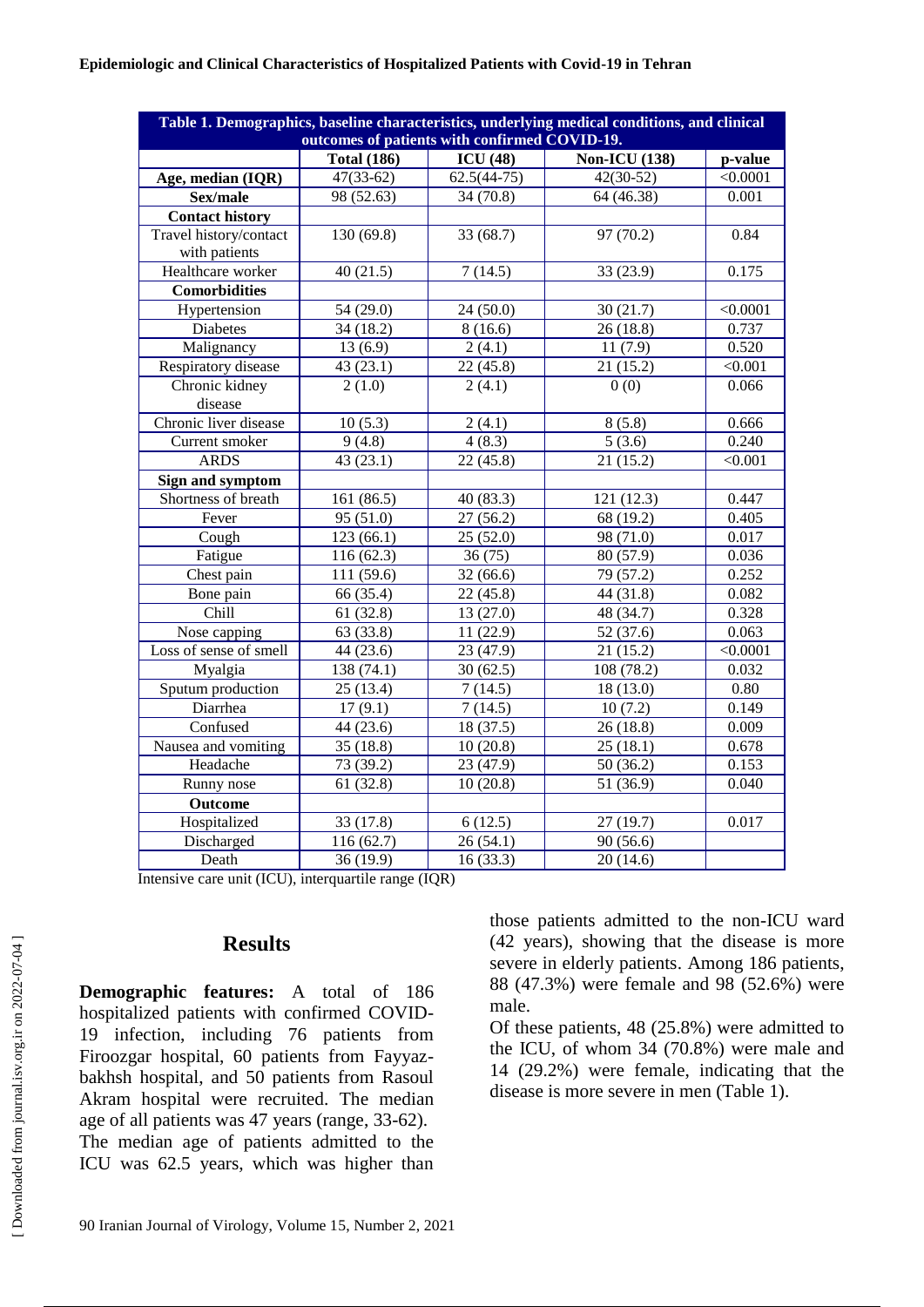| Table 2. Laboratory finding of patients infected with Sars-Cov-2 |               |                    |                   |                      |          |  |  |
|------------------------------------------------------------------|---------------|--------------------|-------------------|----------------------|----------|--|--|
|                                                                  | <b>Normal</b> | <b>Median IQR</b>  |                   |                      | p-value  |  |  |
|                                                                  | range         | <b>Total (186)</b> | ICU(48)           | <b>Non-ICU</b> (138) |          |  |  |
| White blood cell count $\times 10^9$ L                           | $3.5 - 9.5$   | $8.7(5.8-11.8)$    | $9.55(4.7-13.6)$  | $8.7(5.8-10.6)$      | 0.216    |  |  |
| Neutrophil count $\times 10^9$ L                                 | $1.8 - 6.3$   | $6.3(4.2-9)$       | $8.45(5.01-12.1)$ | $5.7(4.2 - 7.56)$    | 0.002    |  |  |
| Neutrophil increased (n)                                         |               | 94                 | 32                | 62                   |          |  |  |
| Lymphocyte count $\times 10^9$ L                                 | $1.1 - 3.2$   | $1.49(0.8-2.2)$    | $0.95(0.32-1.49)$ | $1.7(1-2.4)$         | 0.0001   |  |  |
| Lymphocyte decreased (n)                                         |               | 61                 | 25                | 36                   |          |  |  |
| Platelet $\times 10^9$ L                                         | 125-350       | 189 (142-241)      | 152.5 (105-188)   | 196 (153-248)        | 0.0001   |  |  |
| <b>LDH</b>                                                       | 125-243       | 323.5 (216-640)    | 688 (328.5-917)   | 256 (198-420)        | < 0.0001 |  |  |
| CRP, mg/L                                                        | $0 - 5$       | $30(22-64)$        | $42(33.5-64)$     | 28 (17-39)           | < 0.0001 |  |  |
| Hemoglobin g/dl                                                  | 13.5-17.5     | $12.2(10.7-13.3)$  | $11.7(10.5-12.8)$ | $12.4(10.8-13.8)$    | 0.026    |  |  |
| Albumin g/L                                                      | $3.5 - 5$     | $3.7(3.5-3.9)$     | $3.5(3.1-3.9)$    | $3.7(3.5-3.9)$       | 0.055    |  |  |
| <b>ALT</b>                                                       | $<$ 40 U/L    | $25(17-41)$        | 37.5 (22.5-46)    | $23(16-35)$          | 0.0001   |  |  |
| <b>AST</b>                                                       | $<$ 40 U/L    | $24(17-31)$        | 29 (23.5-48)      | $22(15-30)$          | < 0.0001 |  |  |

Lactate dehydrogenase (LDH), C-reactive protein (CRP), Alanine transaminase (ALT), Aspartate transaminase (AST)

Among 186 patients, 40 (21.5%) were healthcare workers, 130 (69.8%) had a travel history or close contact with COVID-19 patients, 83 (44.6%) had one or more underlying medical comorbidities including hypertension (29.0%), respiratory disease (23.1%), diabetes (18.2%), malignancy (6.9%), chronic liver disease (5.3%), and chronic kidney disease  $(1.0\%)$ , and 9  $(4.84\%)$  were current smokers. The most common clinical symptoms were shortness of breath (86.5%), myalgia (74.1%), and cough (66.1%), followed by fatigue (62.3%), chest pain (59.6%), fever (51.0%), headache (39.2%), bone pain (35.4%), nose capping (33.8%), chill (32.8%), runny nose (32.8%), confused (23.6%), nausea and vomiting (18.8%), sputum production (13.4%), and diarrhea (9.1%) (Table 1).

Patients who were admitted to the ICU (n=48) were significantly older (median age, 62.5 years [IQR44-75]) than patients who were not admitted to the ICU (n=138) (median age, 42 years [IQR 30-52 ]) (*P*<0.0001), and had also more underlying comorbidities (Table 1).

**Laboratory findings:** Regarding the laboratory parameters, there were significant differences between patients admitted to the ICU and non-ICU patients. The levels of LDH,

CRP, ALT, AST, and neutrophil count were higher in patients admitted to the ICU compared to patients who did not admit to the ICU **(***P*<0.05). More details on the differences between these two patients groups are given in Table 2.

**Chest X-ray:** Out of 186 enrolled patients, 180 (96. 7%) showed chest abnormalities, 170 (91.4%) had lung bilateral abnormalities, 68 (36.5%) had consolidations and 123 (66.1%) had ground-glass opacities (GGOs) in their lungs on CT imaging, and 10 (5.3%) had unilateral lung abnormality. About 98% of patients admitted to the ICU had bilateral lung involvement, while 89% of non-ICU patients had bilateral lung involvement. Consolidation and GGO were observed in 52% and 56% of ICU patients, respectively, while 31% and 69% of non-ICU patients had consolidation and GGO, respectively.

Among the chest X-ray findings, consolidation was only a significant difference between patients admitted to the ICU and non-ICU patients (*P*<0.05) (Table 3).

**Outcome:** As of April 15, 2020, 33 patients (17.8%) were still hospitalized, 116 patients (62.7%) were discharged, and 36 patients (19.94 %) died.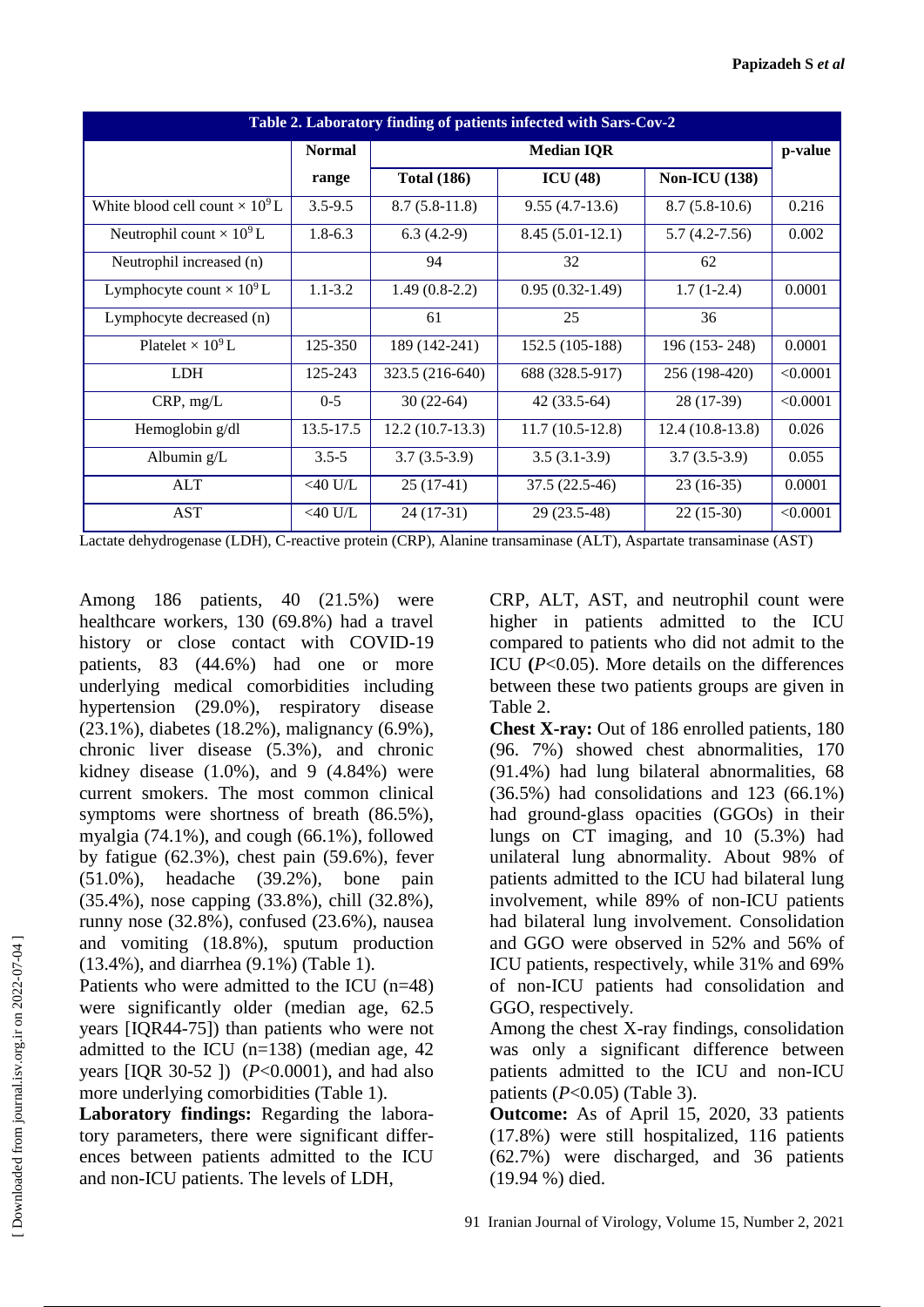| Table 3. Chest X-ray and CT scan findings in patients with confirmed COVID-19. |                 |              |                   |         |  |  |  |  |
|--------------------------------------------------------------------------------|-----------------|--------------|-------------------|---------|--|--|--|--|
|                                                                                | Total $(n=186)$ | $ICU$ (n=48) | Non-ICU $(n=138)$ | p-value |  |  |  |  |
| Chest abnormality                                                              | 180 (96.77)     | 47 (97.92)   | 133 (96.37)       | 0.057   |  |  |  |  |
| <b>Bilateral abnormality</b>                                                   | 170 (91.40)     | 47 (97.92)   | 123 (89.13)       | 0.075   |  |  |  |  |
| Consolidation                                                                  | 68 (36.56)      | 25 (52.08)   | 43(31.16)         | 0.010   |  |  |  |  |
| Ground-glass opacity (GGO)                                                     | 123 (66.13)     | 27(56.25)    | 96 (69.57)        | 0.093   |  |  |  |  |
| Unilateral abnormality                                                         | 10(5.37)        | 0(0)         | 10(7.97)          | 0.072   |  |  |  |  |

Computerized tomography scan (CT scan), Ground-glass opacity (GGO)

Among 48 patients admitted to the ICU, 6 patients (12.5%) were still in the ICU, 26 patients (54.1%) were discharged, and 16 patients (33.3%) died.

#### **Discussion**

To date, there are limited studies that compare clinical symptoms, laboratory findings, radiological results, and outcomes between COVID-19 severe patients admitted to the ICU and non-severe patients who did not admit to the ICU. In the current study, a total of 186 patients have entered the study, of whom 48 have been admitted to the ICU. As of April 15, 2020, 116 people were discharged, 33 were hospitalized, and 36 died. The median age of patients admitted to the ICU was 62.5 years, and the median age of patients admitted to the non-ICU ward was 42 years. The average age of the deceased was 59 years, indicating that the disease was more severe in adults and was associated with higher mortality.

In this context, a meta-analysis study conducted by Ali showed that the case fatality rate (CFR) in COVID-19 patients less than 15 years old and more than 15 years old were 0.6 and 39.5%, respectively (13).

The present study showed that 70.8% of ICU patients and 46.3% of non-ICU patients had male sex. We conclude that COVID-19 is more severe in men than women and more men are admitted to the ICU. Therefore, special attention should be paid to male and elderly patients. Previous studies have also shown that the risk of disease and mortality rates are higher in men compared to women. Besides, the CFR was 8.5% and 7.1% for men and women, respectively  $(14)$ .

Similarly, Dawei Wang reported that 61.1% of COVID-19 patients admitted to the ICU were males [12]. The patients admitted to the ICU were elderly men and had a greater number of underlying diseases than those who were not admitted to the ICU. This suggests that age, sex, and comorbidity may be risk factors for poor outcomes.

Our results showed that shortness of breath, myalgia, and cough were the most common clinical symptoms in COVID-19 patients. In studies performed by Dawei Wang and Chaolin Huang, fever was observed in 98% of patients, while in our study it was observed in 51%. Also, ARDS was 17% in Chen's study, whereas it was 23.1% in our study (6, 7, 12). Compared with symptoms in non-ICU patients, symptoms were more common in ICU patients, including cough, fatigue, and loss of sense of smell, myalgia, confused and runny nose.

Patients admitted to the ICU were significantly older than patients who were not admitted to the ICU. Also, hypertension, ARDS and respiratory diseases were higher among ICU admitted patients in comparison to non-ICU admitted patients. This indicates that underlying diseases can affect the severity of COVID-19 disease. Some studies have shown that patients with underlying heart disease(15), kidney disease (16), diabetes (17), and hypertension (18) have a higher mortality rate.

Among COVID-19 patients, lymphopenia and increased levels of LDH and CRP were the most important laboratory findings. Among laboratory findings, LDH, ALT, and AST and neutrophil count were higher among ICU admitted patients in comparison to non-ICU patients, while lymphocyte count, albumin, and platelets were lower among ICU patients in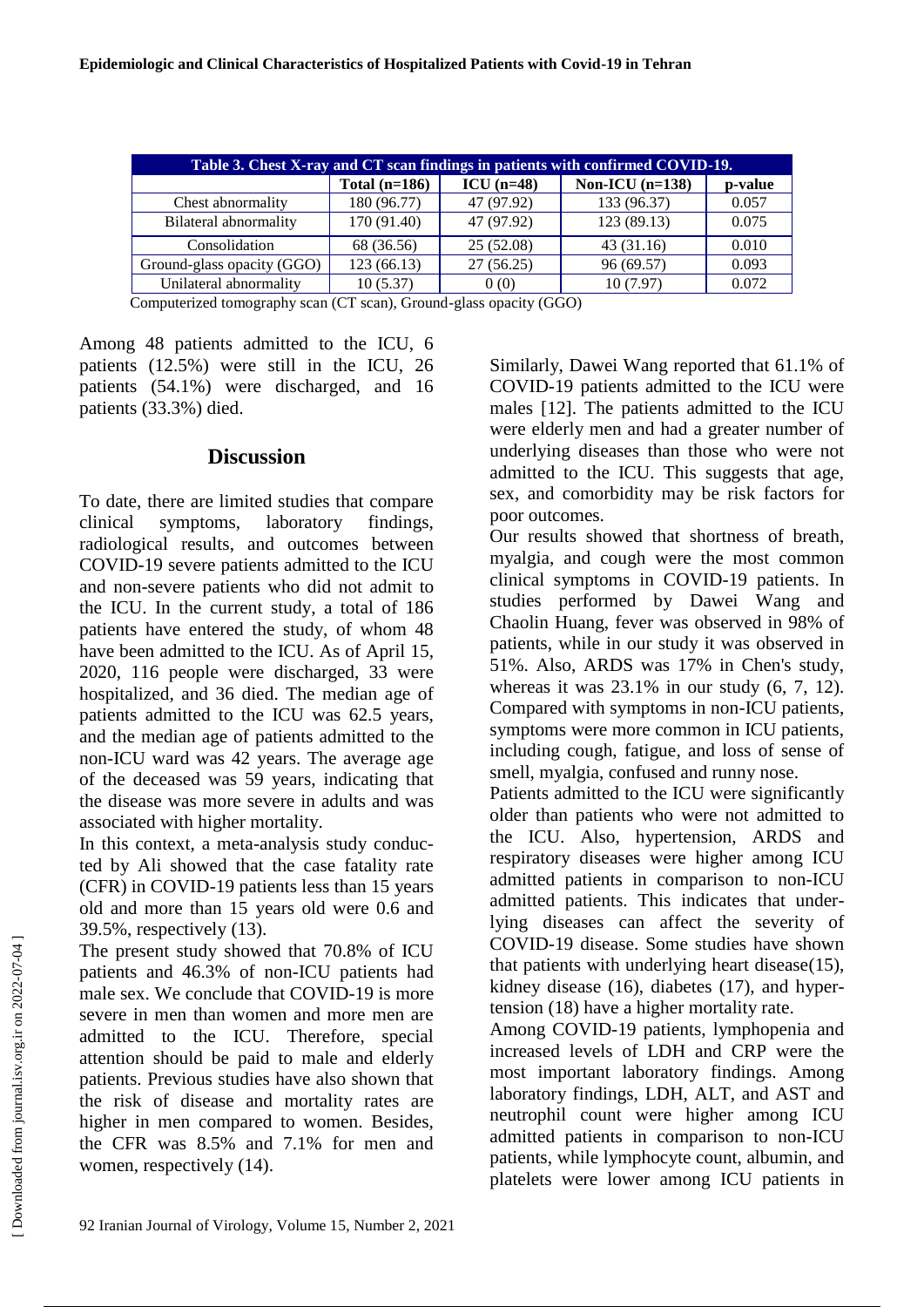comparison to non-ICU admitted patients. The most important complications in hospitalized patients were hypertension and ARDS. In previous studies, Shock and ARDS had been reported as two common complications (12).

ARDS was observed in 45.8% of patients admitted to the ICU and in 100% of dead patients. This indicates that in addition to age, ARDS also contributes to substantial mortality (19-21). Hypertension, respiratory disease, and ARDS were common comorbidity conditions among ICU patients in compression to non-ICU patients. Underlying respiratory disease and ARDS are associated with poor prognosis and may increase mortality in COVID-19 patients(22). Lymphopenia has been previously observed in SARS and MERS coronavirus infections. Lymphopenia was also observed in COVID-19 patients. This suggests that coronavirus infection may be associated with lymphopenia (4, 23).

According to the radiological findings, about 96.7% of our patients showed pulmonary involvement, which was bilateral involvement. GGO was also more common than unilateral involvement and consolidation. In Chaolin Huang's study(6), lung involvement was 98%, and in the present study, 96.77% of patients showed pulmonary involvement in the CT scans. Consolidation was significantly different between ICU and non-ICU patients. No significant difference was observed in other radiological findings. The study also found that about 69.8% of patients had a history of travel to endemic areas or had close contacts with infected persons, indicating contact with infected patients plays a vital role in the spread of infection (24).

In this study, the RT-PCR test was performed only on throat swab samples and we did not have access to the bronchoalveolar lavage (BAL) samples. Besides, several patients were still hospitalized, and the outcome of their illness could affect the outcome of the study, which can be considered as the main limitations of this study.

### **Conclusion**

Our study showed that older age, male sex, and existence of underlying diseases were strongly associated with an increased risk of severe disease and death among COVID-19 patients. Therefore, more attention should be given to elderly male patients with underlying diseases.

#### **Acknowledgment**

#### None.

## **Conflict of interest**

The authors declare that they have no competing interests.

## **Funding**

#### None.

### **References**

1. Sun P, Qie S, Liu Z, Ren J, Xi JJ. Clinical characteristics of 50466 patients with 2019-nCoV infection. medRxiv. 2020.

2. Read JM, Bridgen JR, Cummings DA, Ho A, Jewell CP. Novel coronavirus 2019-nCoV: early estimation of epidemiological parameters and epidemic predictions. MedRxiv. 2020.

3. Rothan HA, Byrareddy SN. The epidemiology and pathogenesis of coronavirus disease (COVID-19) outbreak. J Autoimmun. 2020:102433.

4. Pormohammad A, Ghorbani S, Khatami A, Farzi R, Baradaran B, Turner DL, et al. Comparison of confirmed COVID‐19 with SARS and MERS cases‐Clinical characteristics, laboratory findings, radiographic signs and outcomes: A systematic review and meta‐analysis. Rev Med Virol. 2020:e2112.

5. Sheikhshahrokh A, Ranjbar R, Saeidi E, DEHKORDI FS, Heiat M, Ghasemi-Dehkordi P, et al. Frontier therapeutics and vaccine strategies for sars-cov-2 (COVID-19): A review. Iran J Public Health. 2020;49: 18-29.

6. Huang C, Wang Y, Li X, Ren L, Zhao J, Hu Y, et al. Clinical features of patients infected with 2019 novel coronavirus in Wuhan, China. lancet. 2020;395(10223): 497-506.

7. Chen N, Zhou M, Dong X, Qu J, Gong F, Han Y, et al. Epidemiological and clinical characteristics of 99 cases of 2019 novel coronavirus pneumonia in Wuhan, China: a descriptive study. Lancet. 2020;395(10223): 507-13.

8. Yang W, Cao Q, Qin L, Wang X, Cheng Z, Pan A, et al. Clinical characteristics and imaging manifestations of the 2019 novel coronavirus disease (COVID-19): A